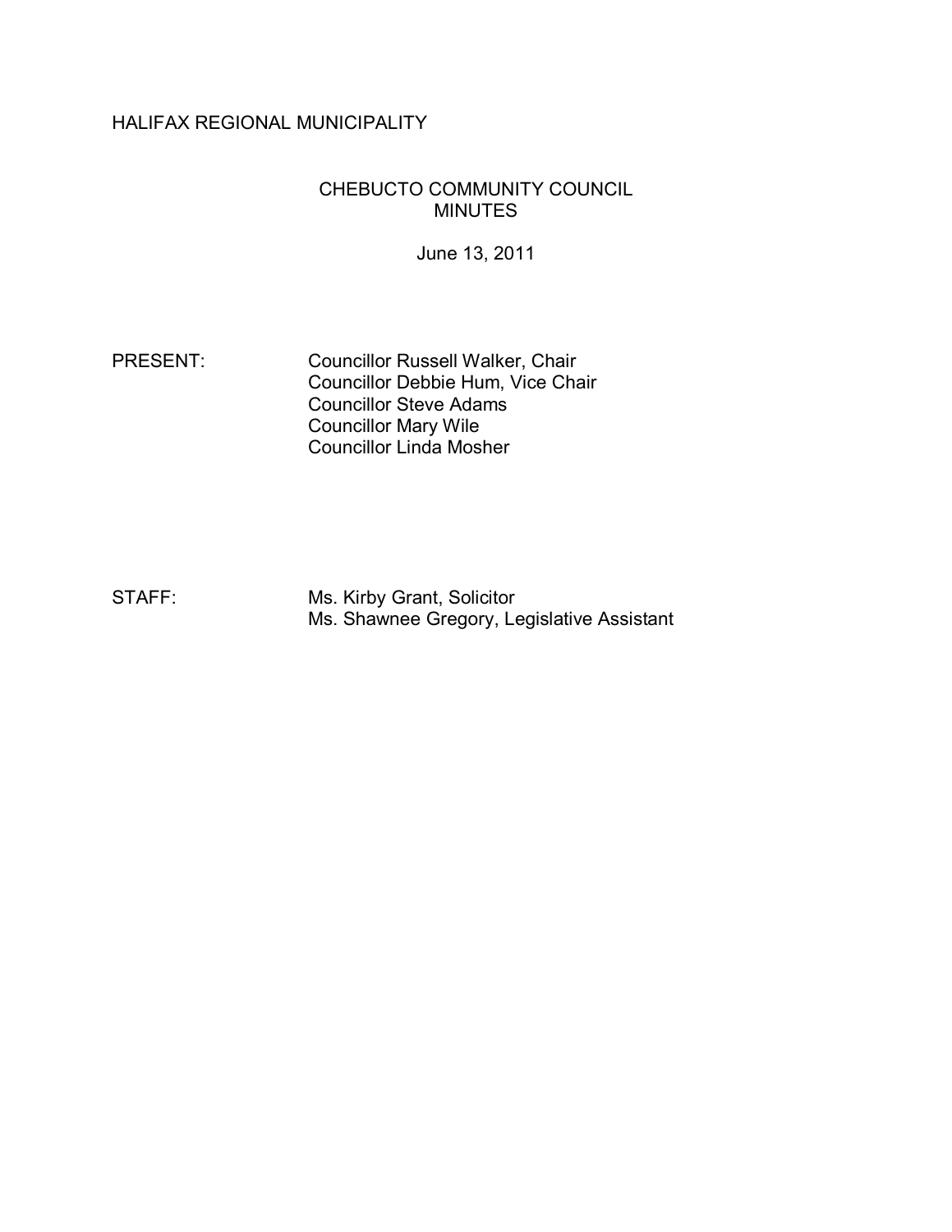# TABLE OF CONTENTS

 $\overline{2}$ 

| 1.  |                                                                     |  |
|-----|---------------------------------------------------------------------|--|
| 2.  |                                                                     |  |
| 3.  | APPROVAL OF THE ORDER OF BUSINESS AND APPROVAL OF ADDITIONS         |  |
|     |                                                                     |  |
| 4.  |                                                                     |  |
|     | 4.1                                                                 |  |
|     |                                                                     |  |
|     | 4.1.2 Keefe Drive - Emergency Concerns Due to Road Construction and |  |
|     |                                                                     |  |
|     | 4.1.3                                                               |  |
|     |                                                                     |  |
|     |                                                                     |  |
| 5.  |                                                                     |  |
| 6.  |                                                                     |  |
| 7.  |                                                                     |  |
| 8.  |                                                                     |  |
|     | 8.1                                                                 |  |
|     | Case 16678 - Amending Agreement - 368 Lacewood Drive,<br>8.1.1      |  |
|     |                                                                     |  |
|     | 8.2                                                                 |  |
| 9.  |                                                                     |  |
|     | 9.1                                                                 |  |
|     | 9.2                                                                 |  |
|     | 9.3                                                                 |  |
|     | 9.3.1                                                               |  |
| 10. |                                                                     |  |
|     | 10.1                                                                |  |
|     | 10.1.1 Case 16217: Heritage Development Agreement - 10 Kirk Road,   |  |
|     | 10.1.2 Case 16333: Amending Development Agreement - Halifax Water   |  |
|     | Operations Centre, 450 Cowie Hill Road, Halifax 6                   |  |
| 11. |                                                                     |  |
| 12. |                                                                     |  |
| 13. |                                                                     |  |
| 14. |                                                                     |  |
| 15. |                                                                     |  |
| 16. |                                                                     |  |
|     |                                                                     |  |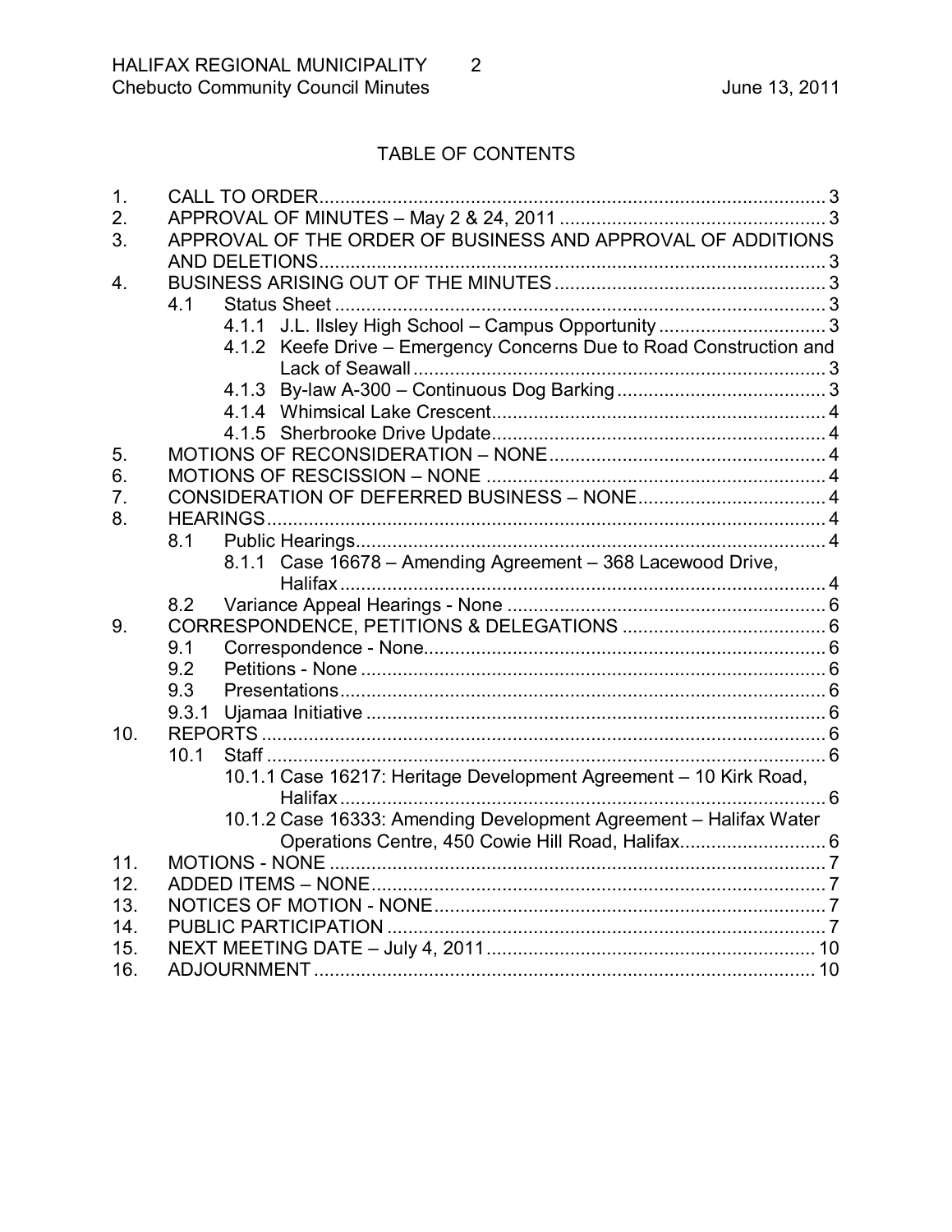## <span id="page-2-0"></span>**1. CALL TO ORDER**

The Chair called the meeting to order at 7:02 p.m. in the Keshen Goodman Library, Halifax.

## <span id="page-2-1"></span>**2. APPROVAL OF MINUTES – May 2 & 24, 2011**

**MOVED by Councillor Wile, seconded by Councillor Mosher that the minutes of May 2 & 24, 2011 be approved as presented. MOTION PUT AND PASSED.** 

## <span id="page-2-2"></span>**3. APPROVAL OF THE ORDER OF BUSINESS AND APPROVAL OF ADDITIONS AND DELETIONS**

**MOVED by Councillor Wile, seconded by Councillor Mosher that the agenda be approved as presented. MOTION PUT AND PASSED.** 

## <span id="page-2-3"></span>**4. BUSINESS ARISING OUT OF THE MINUTES**

#### <span id="page-2-4"></span>**4.1 Status Sheet**

## <span id="page-2-5"></span>**4.1.1 J.L. Ilsley High School – Campus Opportunity**

As there was no update, Councillor Adams requested that this item remain on the Status Sheet.

#### <span id="page-2-6"></span>**4.1.2 Keefe Drive – Emergency Concerns Due to Road Construction and Lack of Seawall**

Councillor Mosher stated, for the record, that she did not approve of staff making the decision to include all non-accepted/private roads in HRM in the staff report regarding Keefe Drive; noting that the report was being sent to the Transportation Standing Committee. She requested that staff separate Keefe Drive from that staff report and bring the matter forward to the Community Council.

Councillor Hum, a member of the Transportation Standing Committee, advised that she did ask that the report be forwarded to Community Council.

This item is to remain on the Status Sheet.

## <span id="page-2-7"></span>**4.1.3 Bylaw A300 – Continuous Dog Barking**

An information report dated May 6, 2011 was before Community Council.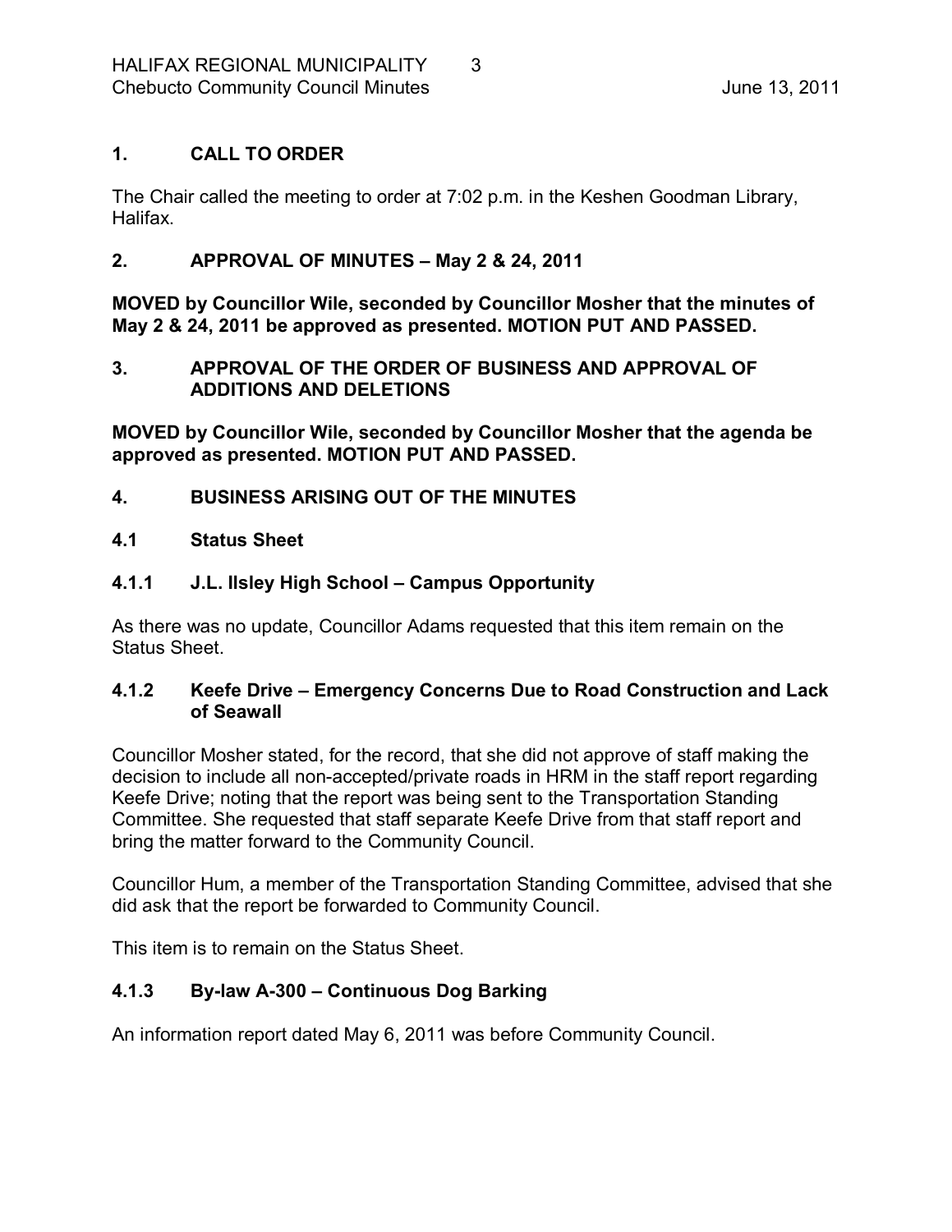Councillor Wile accepted the information report and stated it was her understanding that staff was currently reviewing By-law A-300; noting she may move an additional motion at a later time.

This item is to be removed from the Status Sheet.

#### <span id="page-3-0"></span>**4.1.4 Whimsical Lake Crescent**

As there was no update, Councillor Mosher requested that this item remain on the Status Sheet.

#### <span id="page-3-1"></span>**4.1.5 Sherbrooke Drive Update**

As there was no update, Councillor Hum requested that this item remain on the Status Sheet.

- <span id="page-3-2"></span>**5. MOTIONS OF RECONSIDERATION – NONE**
- <span id="page-3-3"></span>**6. MOTIONS OF RESCISSION – NONE**
- <span id="page-3-4"></span>**7. CONSIDERATION OF DEFERRED BUSINESS – NONE**
- <span id="page-3-5"></span>**8. HEARINGS**
- <span id="page-3-6"></span>**8.1 Public Hearings**

#### <span id="page-3-7"></span>**8.1.1 Case 16678 – Amending Agreement – 368 Lacewood Drive, Halifax**

A report dated May 11, 2011 was before Community Council.

Ms. Jillian MacLellan, Planner, provided the presentation on Case 16678 – Amending Agreement – 368 Lacewood Drive, Halifax.

The Chair reviewed the rules of procedure for Public Hearings and called for those speaking for or against Case 16678 – Amending Agreement – 368 Lacewood Drive, Halifax.

**Mr. Gary Knickle**, Licensee for the proposed Mr. Lube location, advised that he had formerly owned an automotive business for 13 years and that the proposed developed would be a nice site, with no environmental issues, which would employ between 10 and 12 people. He stated that the business would spend money on advertising during the first year of operation and would like to begin building this summer; otherwise, they would have to wait another year to begin. Mr. Knickle indicated that this was a needed service for the city and he planned to have three to five Mr. Lube locations in HRM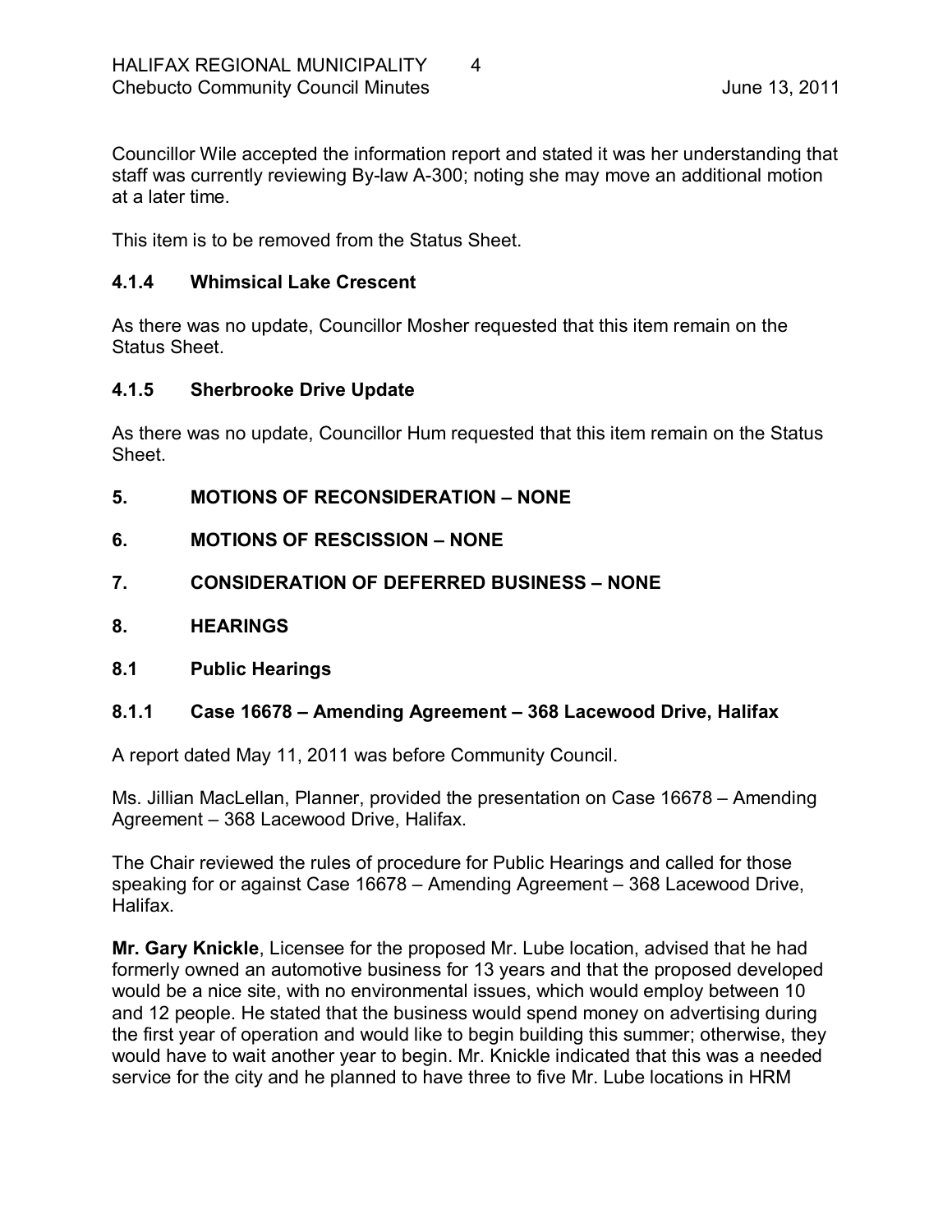soon. In closing, he stated that he was looking forward to getting started as this had been a long process and he hoped it would continue quickly.

**Ms. Jenifer Tsang**, Planning Consultant for the applicant, Mr. Lube Canada, thanked Community Council for holding a special first reading so the public hearing could occur. She advised that Mr. Lube was proud of their work in Canada and that this would be their first location in Nova Scotia; noting they were pleased to be working with Mr. Knickle. Ms. Tsang indicated that Mr. Lube was known for being a clean, environmentally friendly site; noting that there was no gas on site and it was a very high tech and modern set up. She advised that they hoped to start construction this summer which would take five months. She also stated that this was stage one of the process and then paperwork would have to be done; requesting that if the development was approved, that Community Council consider holding a meeting in late July to help keep them on schedule. In closing, Ms. Tsang stated that she was happy to answer any questions.

**Ms. Wendy MacDonald**, Clayton Park West, wondered what the eye appeal of this development would be for the passer-by. She indicated that the new medical clinic on the same property had put in a pile of rock and let it roll down slope but had dumped soil on top recently so it would be more appealing. Ms. MacDonald hoped that any intrusion the property has on the other property's common lands would be maintained in a positive and well landscaped manner and wondered about the existing trees. She wondered if it be HRM or the Department of Environment who would be monitoring the environmental risk for issues such as run off. She requested that pollution in the neighbourhood be prevented.

Ms. Kenna MacKenzie, Development Engineer with Halifax Water, advised that they have a pollution prevention control group for any release from a property that gets into a ditch or sewer system that Halifax Water maintains; noting they monitor these areas to ensure things stay within the appropriate level. She stated that Halifax Water relies on the public to alert them if they see an issue. Ms. MacKenzie also advised that Halifax Water has clean up equipment and can vacuum storm systems; indicating that once a spill reaches a water course, it becomes the responsibility of the Department of Environment. In closing, she advised that when a business such as Mr. Lube connects to the Halifax Water system, they require a sampling manhole which Halifax Water is able to collect samples from.

The Chair called three times for additional speakers. Hearing none, the following motion was passed:

#### **MOVED by Councillor Wile, seconded by Councillor Adams that the Public Hearing be closed. MOTION PUT AND PASSED.**

**MOVED by Councillor Wile, seconded by Councillor Mosher that Chebucto Community Council:**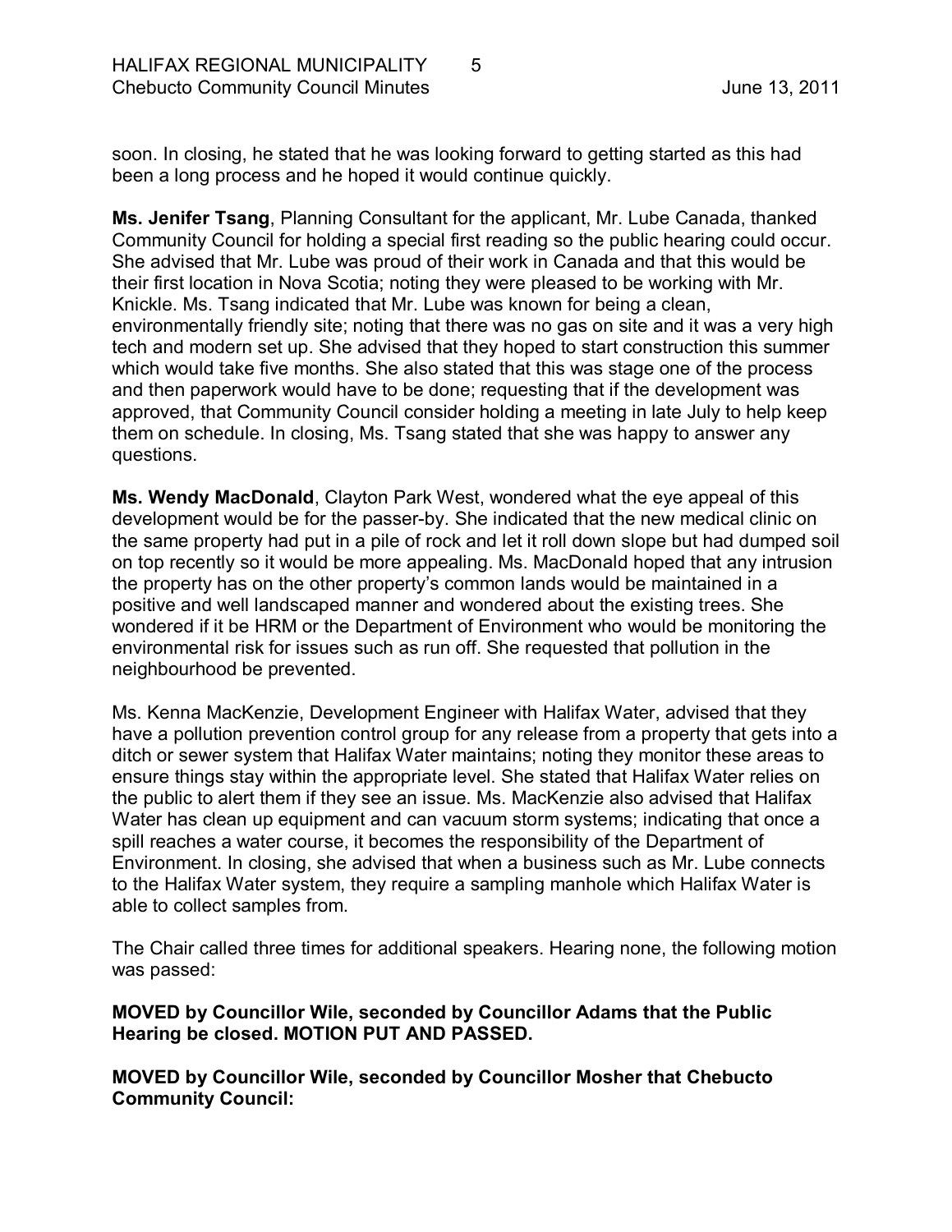- **1. Approve an application by Sunrose Land Use Consulting to further amend the development agreement for the property at 368 Lacewood, Halifax.**
- **2. Require that the Development Agreement be signed by the property owner within 120 days, or any extension thereof granted by Council on request of the property owner, from the date of final approval by Council and any other bodies as necessary, including applicable appeal periods, whichever is later; otherwise this approval shall be void and any obligations arising hereunder shall be at and end.**

**MOTION PUT AND PASSED.** 

- <span id="page-5-0"></span>**8.2 Variance Appeal Hearings None**
- <span id="page-5-1"></span>**9. CORRESPONDENCE, PETITIONS & DELEGATIONS**
- <span id="page-5-2"></span>**9.1 Correspondence None**
- <span id="page-5-3"></span>**9.2 Petitions None**
- <span id="page-5-4"></span>**9.3 Presentations**
- <span id="page-5-5"></span>**9.3.1 Ujamaa Initiative**

This item was deferred to an upcoming meeting.

#### <span id="page-5-6"></span>**10. REPORTS**

<span id="page-5-7"></span>**10.1 Staff**

#### <span id="page-5-8"></span>**10.1.1 Case 16217: Heritage Development Agreement – 10 Kirk Road, Halifax**

A report dated May 5, 2011 was before Community Council.

**MOVED by Councillor Mosher, seconded by Councillor Adams that Chebucto Community Council give Notice of Motion to consider the development agreement contained in Attachment A of the staff report dated May 5, 2011 and schedule a Public Hearing for July 4, 2011. MOTION PUT AND PASSED.** 

#### <span id="page-5-9"></span>**10.1.2 Case 16333: Amending Development Agreement – Halifax Water Operations Centre, 450 Cowie Hill Road, Halifax**

A report dated May 26, 2011 was before Community Council.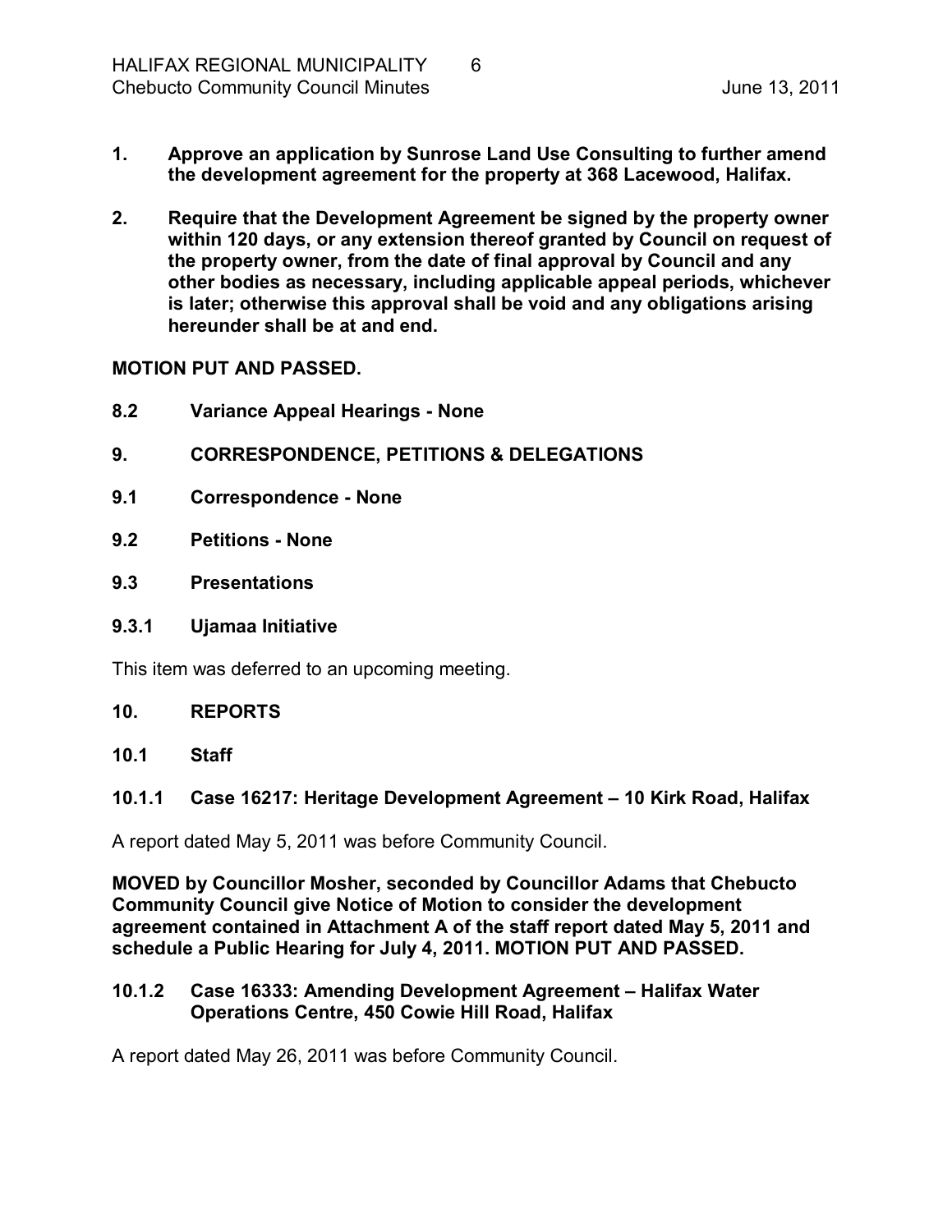**MOVED by Councillor Mosher, seconded by Councillor** Wile **that Chebucto Community Council give Notice of Motion to consider the amending agreement contained in Attachment A of the report dated May 26, 2011 to allow for an addition to the existing administrative building at 450 Cowie Hill Road, Halifax, and schedule a Public Hearing for July 4, 2011.**

Councillor Mosher advised that she had met with the Urban Forester and HRM Planning staff and advised that she would like to meet with Halifax Water staff prior to the public hearing to initiate some recommendations she had related to this matter.

#### **MOTION PUT AND PASSED.**

- <span id="page-6-0"></span>**11. MOTIONS NONE**
- <span id="page-6-1"></span>**12. ADDED ITEMS – NONE**
- <span id="page-6-2"></span>**13. NOTICES OF MOTION NONE**

#### <span id="page-6-3"></span>**14. PUBLIC PARTICIPATION**

Councillor Mosher requested the Solicitor provide guidelines for Public Participation for the next meeting.

**Mr. Keith Wells**, Willet Drive, advised that he was representing the Fairview Clayton Park Community Action Network. He submitted information on June 13, 2011 to the Community Council and reviewed that correspondence for the record. He expressed the group's concern regarding the former Halifax West High School property and their request that the site be given another full review based on confusion in the community; noting there was enough concern from residents to incorporate them in the process and hold a public information meeting to address the situation.

The Chair advised that the staff report regarding this matter had not been written yet and resident's issues would be addressed during the Public Hearing process.

**Ms. Ria Tienhaara**, Fairview, expressed concern regarding the former Halifax West High School property plans; noting she and her husband had moved to Ashdale and were part of a wave of young families who have moved to the area. She stated that Fairview was changing as were property values and the United Gulf proposed development undervalues the property; indicating that property taxes have been increasing every year. She stated that constructing the proposed high density commercial development in an area that has always been low density should not occur and that it ignores the public outcry at a meeting in 2009 which called for well maintained parkland. Ms. Tienhaara advised that the pressing need for commercial buildings would be best met by building up the existing commercial areas on Dutch Village Road and Lacewood Drive as there were many vacant buildings and lots there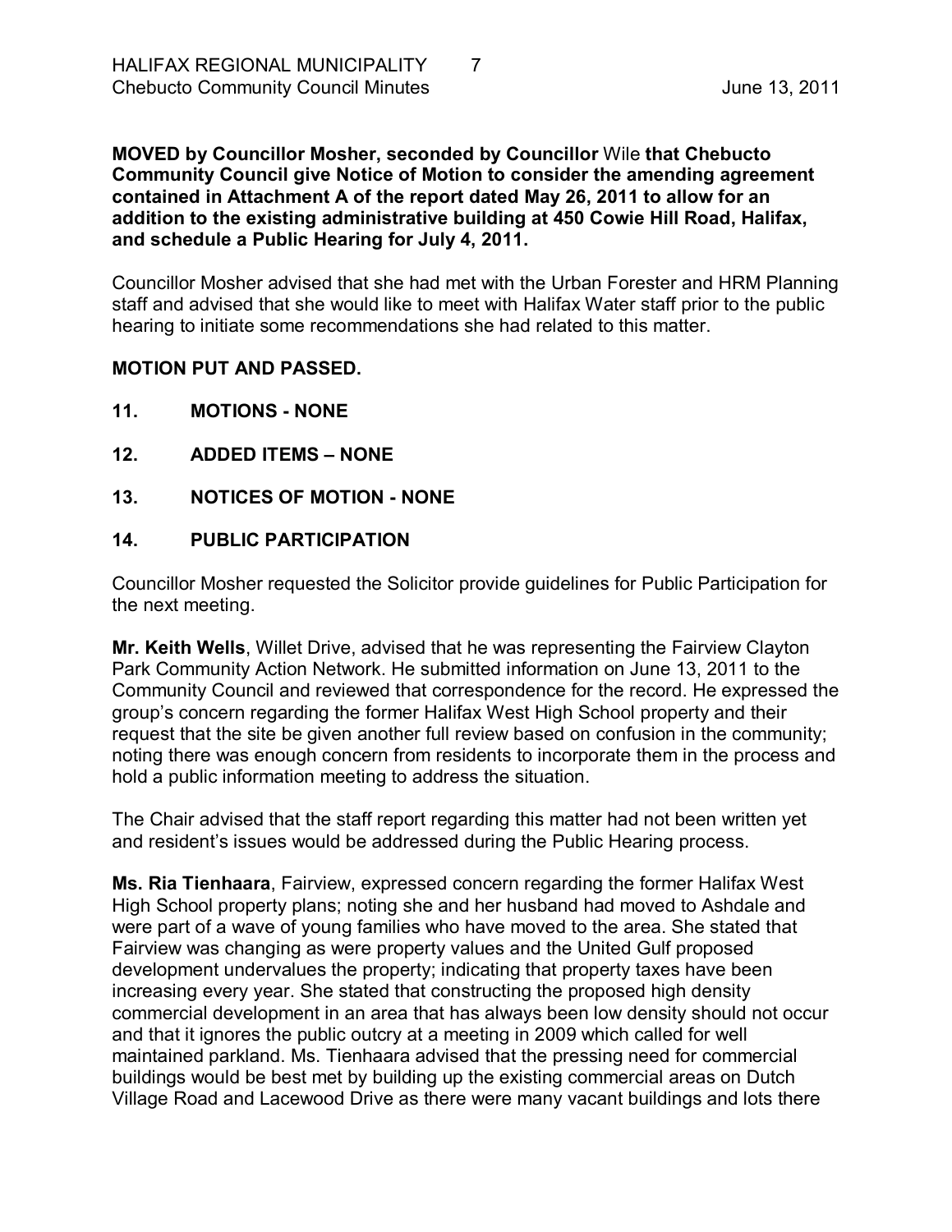needing commercial revitalization. She stated that residents have been vocal about the need for parkland so children have safe greenspace on publically maintained parkland. Ms. Tienhaara indicated that at the Imagine Fairview meeting held on May 11, 2011 it noted that Fairview needs a community centre as public infrastructure was currently non existent in the area. She expressed concern that selling public land to any corporation means setting the leasing costs for community groups too high which neglects the future needs for the community in Fairview. In closing, she requested that Council look at this matter again and keep the land as park and institutional.

**Ms. Wendy MacDonald**, Clayton Park West, indicated that she had attended a provincial volunteer conference earlier that day and was impressed with the dedication volunteers were giving across Nova Scotia; noting that recognition has not been given to the resource of volunteers in District 10. She stated that these volunteers recently helped clean up the Willet Street passive recreation reserve. She requested Community Council consider a visioning process for mainland Halifax as well as new bus routes; noting the community did not want a new transit terminal yet as a policy has not been developed to assure them the process would be done appropriately. Ms. MacDonald indicated that residents liked Communities in Bloom and requested that Councillors create a column in the Community News. She encouraged Councillors to speak out about the Auditor General's report at Council the following day and to urge a police review of the matter as citizen's tax money had been wasted and every one of the Chebucto communities could have benefited from such funding.

**Ms. Tamara Lorincz**, Fairview, advised that an Imagine Fairview meeting had been held since the last Community Council meeting which was initiated as a result of resident concerns over inaccurate information regarding the former Halifax West High School site. She advised that two additional community meetings had been held and approximately 100 people attended. Ms. Lorincz shared the outcomes of those meetings and submitted a presentation which she reviewed for the record. In closing, Ms. Lorincz submitted a petition containing 200 signatures in opposition to the proposed development of the former Halifax West High School site located at 3620 Dutch Village Road, Case 01254.

The Chair advised that Ms. Lorincz's questions as submitted in her presentation had been sent to staff and would be included in their report.

**Mr. Troy Sanders**, Rosedale Avenue, reviewed his correspondence submitted to Community Council and Planning staff for the record regarding the proposed development of the former Halifax West High School site. He stated that there was the opportunity in this case for the seven acres of land to be shared with the public and the developer as making Fairview a better community meant making it better for residents and future development.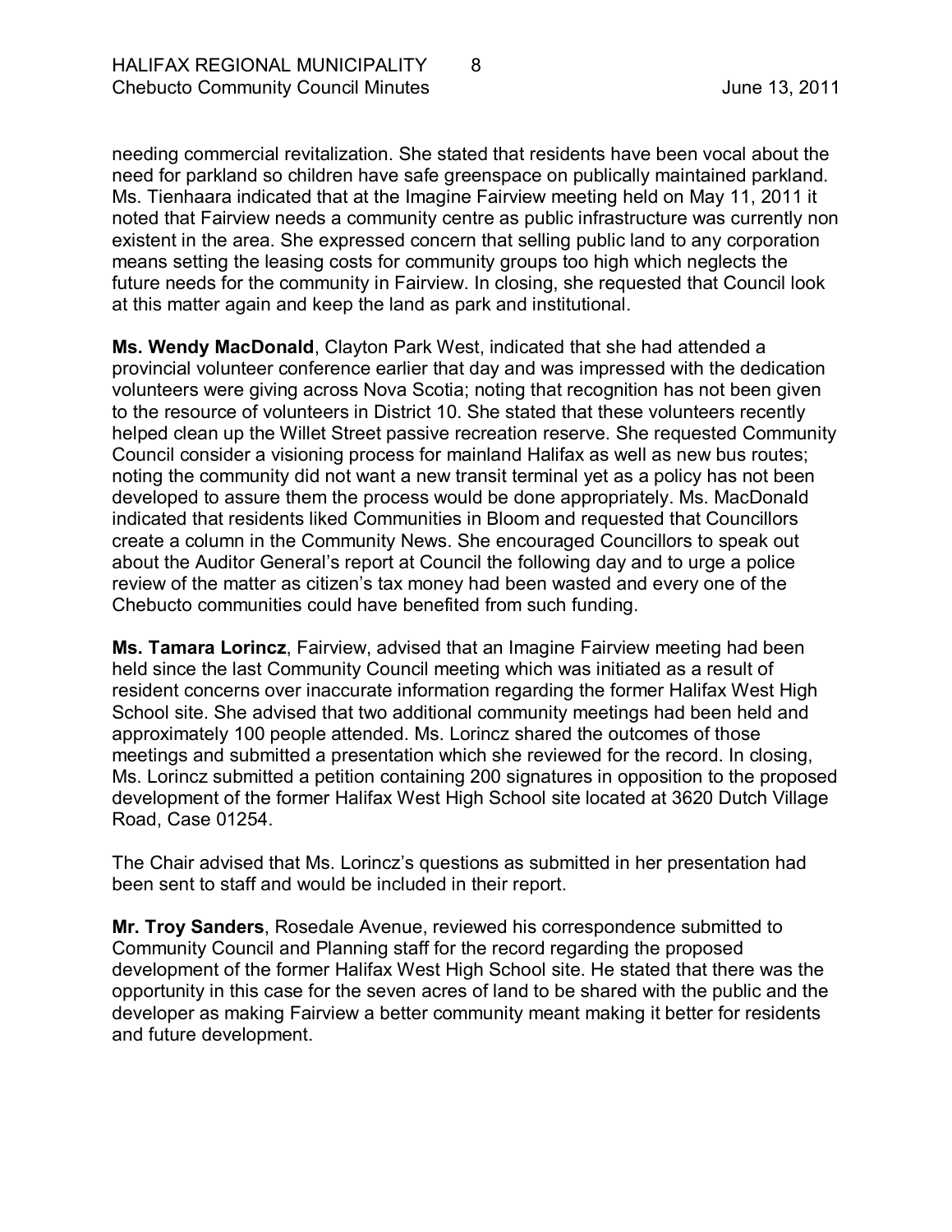**Mr. Andrew Feenstra**, Ashdale Avenue, stated that he had spoken about the proposed development of the former Halifax West High School site at the May Community Council meeting as well. He indicated that residents have been told by the Chair that they have to wait for the staff report, which they understood; however, residents were present to tell Councillors that there are multiple groups coming forward to say the proposal was the wrong way to develop the site as they did not want the proposed development in their backyard. Mr. Feenstra advised that there has been multiple times when Council has voted against a staff report and that residents elect Councillors to speak on their behalf and their behalf in Fairview was against the proposed development.

Councillor Hum advised, for the record, that Community Council has not seen the proposal in question.

**Mr. Mike Shacklock**, Walter Havill Drive, provided positive remarks regarding the production of the Hale Pond Trail and pointed out that, in some areas where the Trail has been punched through, it was not done with much regard for the small trees along North West Arm Drive; noting it would be nice if this area could be landscaped. Mr. Shacklock also suggested that Community Council request that United Gulf remove their sales trailers at the Waterton as he did not think it was necessary for the trailers to be left on site just in case they may be used for the Waterton II. He also suggested that United Gulf may be over extended and recommended HRM look at any proposal from them with scepticism.

**Mr. Mike Hallett**, Birkdale Crescent, stated that a fence was put around the field near his home and he did not know how it got there; noting that he heard it was installed as a result of dog feces and now residents could use the field. He indicated that he did not understand where planning was going and it was a great area but did not seem like things were being well thought out.

Councillor Wile stated that she did hear the fence was put in due to misuse; noting that she would get back to Mr. Hallett with further information.

**Ms. Maureen Manuge**, Westridge Drive, highlighted an article that was in the community paper regarding the Willet Street Reserve clean up the community had completed and thanked Councillor Wile for providing them with supplies; noting they would probably have to do it again. Ms. Minuche stated that she was also helping the trail group in the area and inquired as to the location of the port-a-potty key.

Councillor Wile advised that she was already investigating this matter and was waiting for a response.

In closing, Councillor Mosher invited everyone to the grand opening of the Chain of Lakes Trail on June 11, 2011.